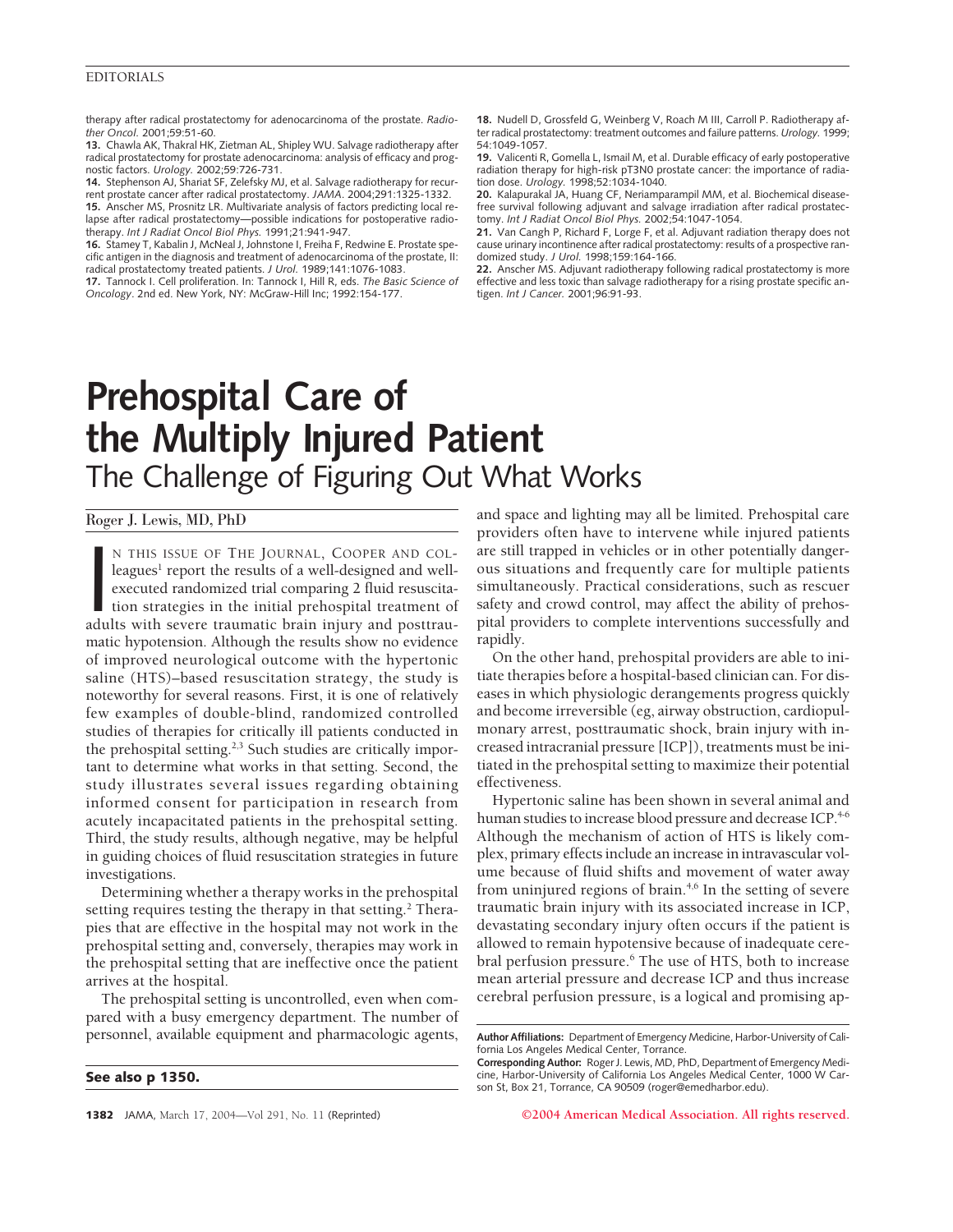proach to reduce secondary injury and improve neurological outcome. Because the effects of HTS and the progression of secondary brain injury may both occur rapidly, the effectiveness of HTS for patients with traumatic brain injury and hypotension is best evaluated in the prehospital setting.

When an acute, incapacitating, life-threatening illness or injury occurs and the emergency medical services system is activated, the popular perception is that the treatments rendered by paramedics (as opposed to simple rapid transport to a hospital [ie, "scoop and run"]) are effective in improving outcome. Although this is undoubtedly true in some cases, such as defibrillation for cardiac arrest due to spontaneous ventricular fibrillation, many treatments provided by paramedics are simply "borrowed" from other settings and are of unproven effectiveness and have unknown safety profiles in the prehospital setting.<sup>2</sup> For example, prehospital endotracheal intubation, a widely accepted procedure, may have a much higher complication rate than previously thought<sup>7</sup> and likely has little benefit for children.<sup>8</sup>

There is an ethical and moral obligation to determine which therapies are safe and effective in the prehospital setting, make those therapies available, and eliminate the use of therapies that are ineffective or harmful. Fulfilling this obligation requires the controlled and randomized testing of both unproven current therapies and promising new treatments in the prehospital setting. Such trials will often require enrolling research participants who have been suddenly and unpredictably incapacitated and for whom no appropriate surrogate is available to give consent.<sup>9</sup>

Since 1996, federal regulations in the United States have allowed a narrow exception to the general requirement for prospective written informed consent prior to participation in a research study.<sup>10-13</sup> This narrow exception, which requires review and approval by an applicable institutional review board, requires that the human participants be in a life-threatening situation and that available treatments are unproven or believed to be ineffective, that it is not feasible to obtain informed consent because of the sudden and unpredictable incapacitation of the patient associated with the disease being studied, that the treatment being investigated must be instituted rapidly to be potentially effective, and that participation in the research "holds out the prospect of direct benefit to the subjects."<sup>10</sup>The institutional review board must also determine that the clinical investigation could not be practicably performed without the exception.

To qualify for the exception, the study must include processes of community consultation and public disclosure. Community consultation is a 2-way discussion of the proposed research with potential patients or members of the community from which the patients will be drawn; public disclosure is a 1-way dissemination of information regarding the proposed research into the community from which patients will be drawn.<sup>10,13-16</sup> The institutional review board must consider community feedback from community consultation and the adequacy of public disclosure in deciding whether to approve the proposed study. In addition, all studies that use the emergency exception must be overseen by an independent data and safety monitoring board.<sup>10,13,17</sup>

Although these federal regulations allow an avenue through which potentially promising research on therapies for sudden, serious, and acutely incapacitating illnesses may be studied, they have been used relatively rarely. The infrequent use of these regulations may represent the relative rarity of promising therapies for acute and devastating illness, the substantial barriers associated with fulfilling the requirements of these regulations, or both.<sup>15,18</sup> In 2000, the US Food and Drug Administration released a draft guidance aimed at helping investigators and sponsors understand the requirements of these regulations.<sup>19</sup>

Regulations for the protection of human patients in Australia also allow a waiver of the requirement for informed consent in the setting of clinical research investigating potentially beneficial therapies for illnesses that are sudden, life-threatening, and incapacitating.<sup>20</sup> As noted by Cooper et al, the requirement for prehospital informed consent was waived in their study and subsequent permission for continued participation was obtained either from patients, if they recovered sufficiently, or from next of kin. One of the ethics committees apparently required a process of public disclosure, analogous to the requirement included in the US regulations, although no process analogous to community consultation appears to have occurred. Despite the lack of apparent efficacy of the HTS-based strategy, the patients who participated in the study by Cooper et al had the potential to receive a therapy that, according to the knowledge at the time, held out the prospect of improving their outcome. The study by Cooper et al fulfills the spirit of both the Australian and US regulations—namely that patients are enrolled in research trials by using the exception only if the potential exists for direct and individual benefit.

The intervention studied by Cooper et al consisted of initial fluid resuscitation using 250 mL of either HTS or Ringer's lactate solution (control), after which the patient received fluids based on usual practices. This was an evaluation of an initial resuscitation strategy, not a direct comparison of HTS vs Ringer's lactate solution. Patients randomized to HTS could receive a substantial volume of other fluids prior to hospital arrival, as well as additional nonhypertonic fluids in the hospital. However, interpreting trials that use a mixed-fluid strategy may be difficult because it is unclear whether a lack of demonstrated effectiveness is due to a lack of efficacy of HTS or a dilutional effect from the other fluids most patients receive.<sup>6</sup>

Cooper et al did not evaluate HTS-dextran, based on the lack of evidence that the clinical effects of HTS and HTSdextran are substantially different. Although this choice was reasonable, this is an area of controversy and some studies suggest that the addition of dextran substantially enhances the physiological effects of HTS.<sup>4</sup> This difference might be